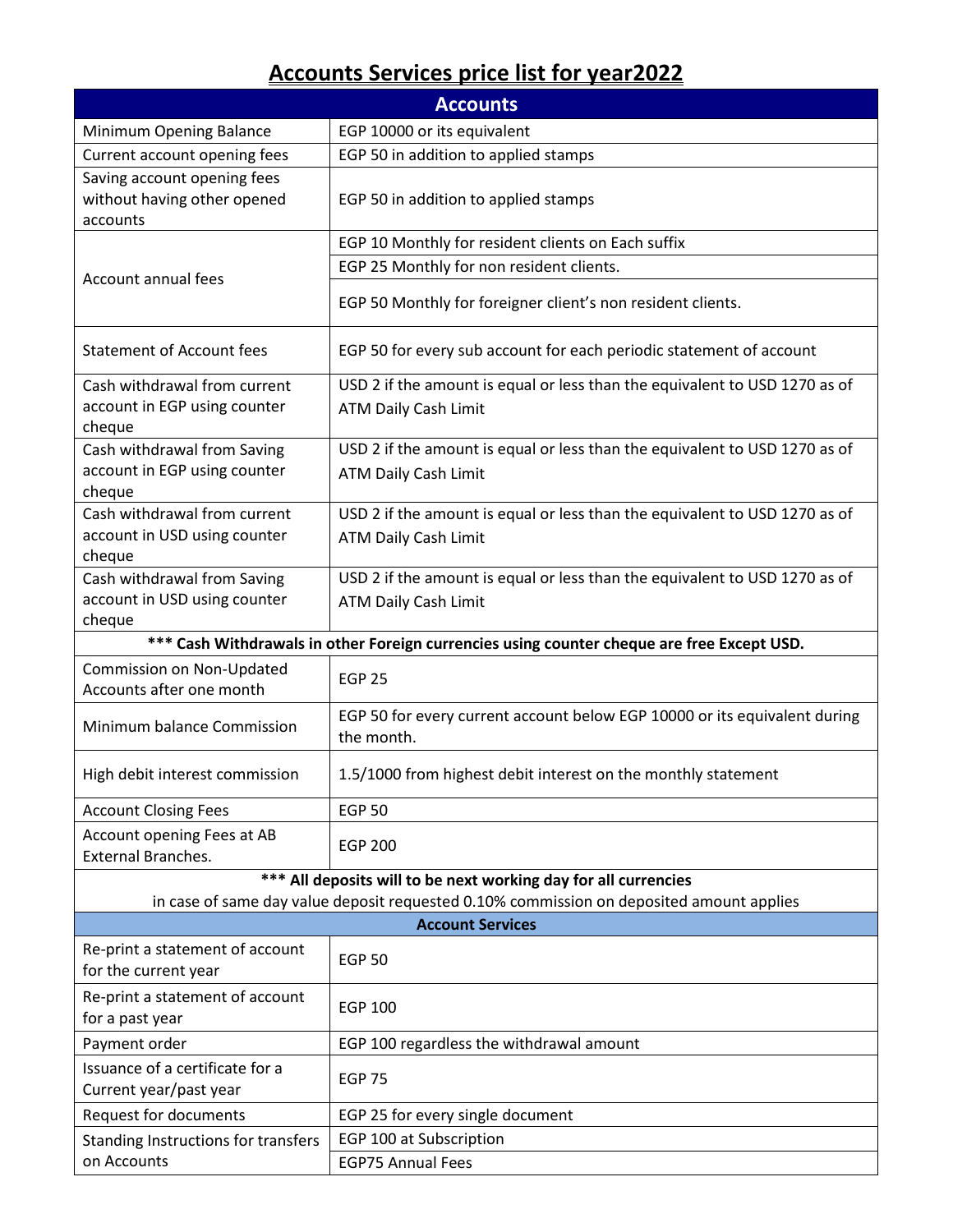|                                                                     | EGP 30 for each transaction done outside the Account                                                    |  |
|---------------------------------------------------------------------|---------------------------------------------------------------------------------------------------------|--|
| Standing Instructions on Time<br>Deposits                           | EGP 100 at Subscription                                                                                 |  |
|                                                                     | <b>EGP 75 Annual Fees</b>                                                                               |  |
|                                                                     | Free for each transaction done outside the Account                                                      |  |
|                                                                     | EGP 100 at Subscription                                                                                 |  |
| Standing Instructions (Other)                                       | <b>Free Annual Fees</b>                                                                                 |  |
|                                                                     | EGP 50 for each transaction                                                                             |  |
|                                                                     | *** No commission on Standing Instructions related to internal Transfers between sub-accounts under the |  |
|                                                                     | same account number                                                                                     |  |
| <b>Signature Verification</b>                                       | <b>EGP 30</b>                                                                                           |  |
| Hold Mail fees in branch                                            | EGP 250 monthly                                                                                         |  |
|                                                                     | <b>Power of Attorney</b>                                                                                |  |
| Power of attorney issuance                                          | EGP 125 other than the applied stamps                                                                   |  |
| Power of attorney annual renewal                                    | <b>EGP 100</b>                                                                                          |  |
| Power of attorney cancellation                                      | <b>EGP 100</b>                                                                                          |  |
|                                                                     | <b>Safe Deposit Box</b>                                                                                 |  |
| Small size                                                          | EGP 1000/ annually                                                                                      |  |
| Small medium size                                                   | EGP 2000 / annually                                                                                     |  |
| Medium size                                                         | EGP 3000/ annually                                                                                      |  |
| Large size                                                          | EGP 4000/ annually                                                                                      |  |
|                                                                     | *** According to Law, 14% VAT tax is deducted annually on all sizes                                     |  |
|                                                                     | <b>Client Mail Issuance</b>                                                                             |  |
| Mail fees (Local Registered Mail)                                   | <b>EGP 50</b>                                                                                           |  |
| Mail fees (International<br><b>Registered Mail)</b>                 | International Mail (Based on the Country)                                                               |  |
| Express Mail (Inside Egypt)                                         | EGP 150 / 1 kg inside Cairo & EGP 220 outside Cairo                                                     |  |
| Express Mail (Outside Egypt)                                        | International Mail (Based on the Country)                                                               |  |
|                                                                     | <b>Cheques and Remittance</b>                                                                           |  |
|                                                                     | <b>Client Cheques</b>                                                                                   |  |
| Cheque book issuance fee (25<br>cheques)                            | EGP 100 Reduced by 50% in the case requested through Arabi Online<br>Service                            |  |
| Cheque book issuance fee (50<br>cheques)                            | EGP 200 Reduced by 50% in the case requested through Arabi Online<br>Service                            |  |
| Stop payment                                                        | EGP 100 / Request. In addition to EGP 100/annum for each subsequent year                                |  |
| Stop payment cancellation                                           | EGP 50/ Per Request                                                                                     |  |
|                                                                     | <b>Draft / Certified Cheques</b>                                                                        |  |
| Foreign currency cheques<br>issuance fees                           | 3/1000 with a minimum of USD 12 and a maximum of USD 100                                                |  |
| Local currency cheques issuance<br>fees                             | 2/1000 with a minimum of USD 5 and a maximum of USD 65                                                  |  |
| *** Cheques issued to Governmental entities, Taxes, Tariffs: EGP 50 |                                                                                                         |  |
| Draft / Certified Cheques<br>cancellation                           | <b>EGP 25</b>                                                                                           |  |
| Cancellation of foreign Draft                                       | on Local Bank USD 5                                                                                     |  |
| Cheques                                                             | on foreign bank USD 20                                                                                  |  |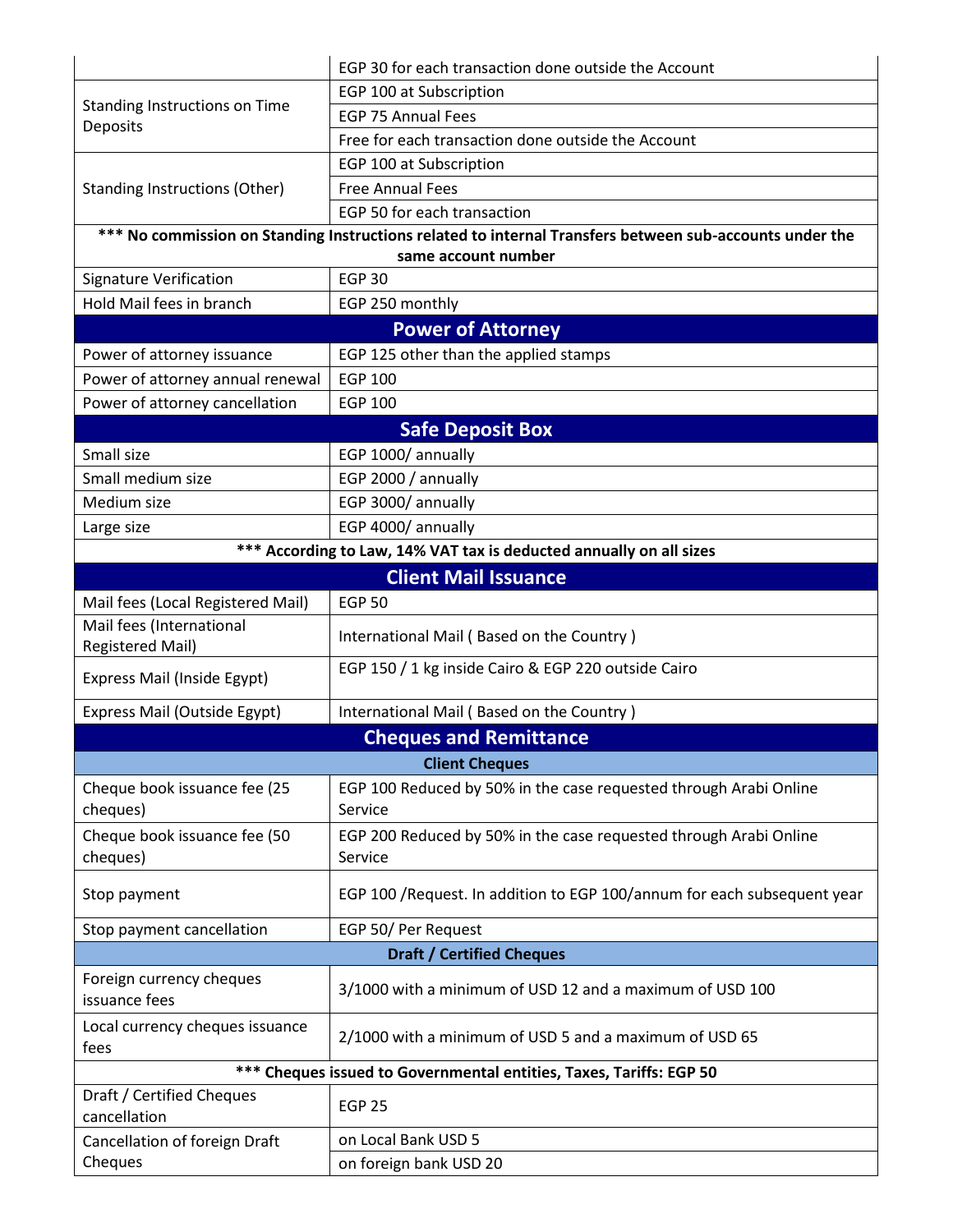| <b>Collection of Cheques</b>                                                                                                                                                                        |                                                                                                                                                                                                      |  |
|-----------------------------------------------------------------------------------------------------------------------------------------------------------------------------------------------------|------------------------------------------------------------------------------------------------------------------------------------------------------------------------------------------------------|--|
| Cheques for collection in local<br>currency (Clearing House)                                                                                                                                        | <b>EGP 25</b>                                                                                                                                                                                        |  |
| Cheques for collection in foreign<br>currency Dollar & Euro (Clearing<br>House)                                                                                                                     | 10 Dollar<br>10 Euro                                                                                                                                                                                 |  |
| Cheques drawn on Local Banks<br>(Sight /Post dated)                                                                                                                                                 | 3/1000 with a minimum EGP 25 and maximum EGP 550                                                                                                                                                     |  |
| Cheques in foreign currency<br>except Euro                                                                                                                                                          | $3/1000$ with a minimum of USD 10 and maximum USD 175 + \$5 Admin Fees<br>(In addition to any other collection fees by correspondent)                                                                |  |
| Cheques in Euro                                                                                                                                                                                     | 3/1000 with a minimum of EUR 8.5 and maximum EUR 150 + EURO 5 Admin<br>Fees (In addition to any other collection fees by correspondent                                                               |  |
| Withdraw - postpone cheque/ bill<br>collection                                                                                                                                                      | <b>EGP 25</b>                                                                                                                                                                                        |  |
| <b>Returned Cheques</b>                                                                                                                                                                             | <b>EGP 30</b>                                                                                                                                                                                        |  |
| Cheques collection for premium<br>plus program                                                                                                                                                      | 50% discount on collection fees                                                                                                                                                                      |  |
|                                                                                                                                                                                                     | <b>Collection of Bills</b>                                                                                                                                                                           |  |
| <b>Bills</b>                                                                                                                                                                                        | 3/1000 with minimum EGP 20 and maximum EGP 500 + EGP 15 mailing fees                                                                                                                                 |  |
| Protesto fees                                                                                                                                                                                       | <b>EGP 50</b>                                                                                                                                                                                        |  |
|                                                                                                                                                                                                     | <b>Inward Remittance</b>                                                                                                                                                                             |  |
| For a customer account at one of                                                                                                                                                                    | USD 10 for transfers up to USD 1,000                                                                                                                                                                 |  |
| our branches                                                                                                                                                                                        | USD 20 for transfers above USD 1,000                                                                                                                                                                 |  |
| Inward Remittance via ACH                                                                                                                                                                           | EGP 10 and EGP 2 in case of Government payments                                                                                                                                                      |  |
| <b>Pension Remittance</b>                                                                                                                                                                           | EGP <sub>5</sub>                                                                                                                                                                                     |  |
|                                                                                                                                                                                                     | *** outward and inward remittance for any external AB branch is free for the following Countries only (Egypt<br>/ Lebanon / Jordon / Palestine / Algeria / UAE / Qatar / Yemen / Bahrain / Morocco ) |  |
| <b>Remittance Cancellation Admin</b><br>Fees                                                                                                                                                        | EGP 100 for remittance in local currency USD 35 for remittance in foreign<br>currencies up to USD 1000 USD 50 for remittance in foreign currencies<br>above USD 1000                                 |  |
| <b>Outward Remittance</b>                                                                                                                                                                           |                                                                                                                                                                                                      |  |
| Transfer Foreign Currency inside<br>or outside the country                                                                                                                                          | $3/1000$ with minimum of USD 15 and a maximum of USD 175 + \$10 admin<br>fees (In addition to any other collection fees by correspondent)                                                            |  |
| *** outward and inward remittance for any external AB branch is free for the following Countries only (Egypt<br>/ Lebanon / Jordon / Palestine / Algeria / UAE / Qatar / Yemen / Bahrain / Morocco) |                                                                                                                                                                                                      |  |
| Transfers Between banks in Local                                                                                                                                                                    | 2/1000 with a minimum of EGP 25 and a maximum of EGP 300 + EGP 25                                                                                                                                    |  |
| Currency (RTGS)                                                                                                                                                                                     | admin fees                                                                                                                                                                                           |  |
| <b>External Swift fees</b>                                                                                                                                                                          | <b>USD 40</b>                                                                                                                                                                                        |  |
| Local Swift fees                                                                                                                                                                                    | <b>EGP 50</b>                                                                                                                                                                                        |  |
| *** Above Commissions and expenses are reduced by 50% in case they are requested through Arabi Online<br><b>Service</b>                                                                             |                                                                                                                                                                                                      |  |
| <b>Outward Remittance cancellation</b><br>as per Customer request                                                                                                                                   | USD 30 + correspondent fees                                                                                                                                                                          |  |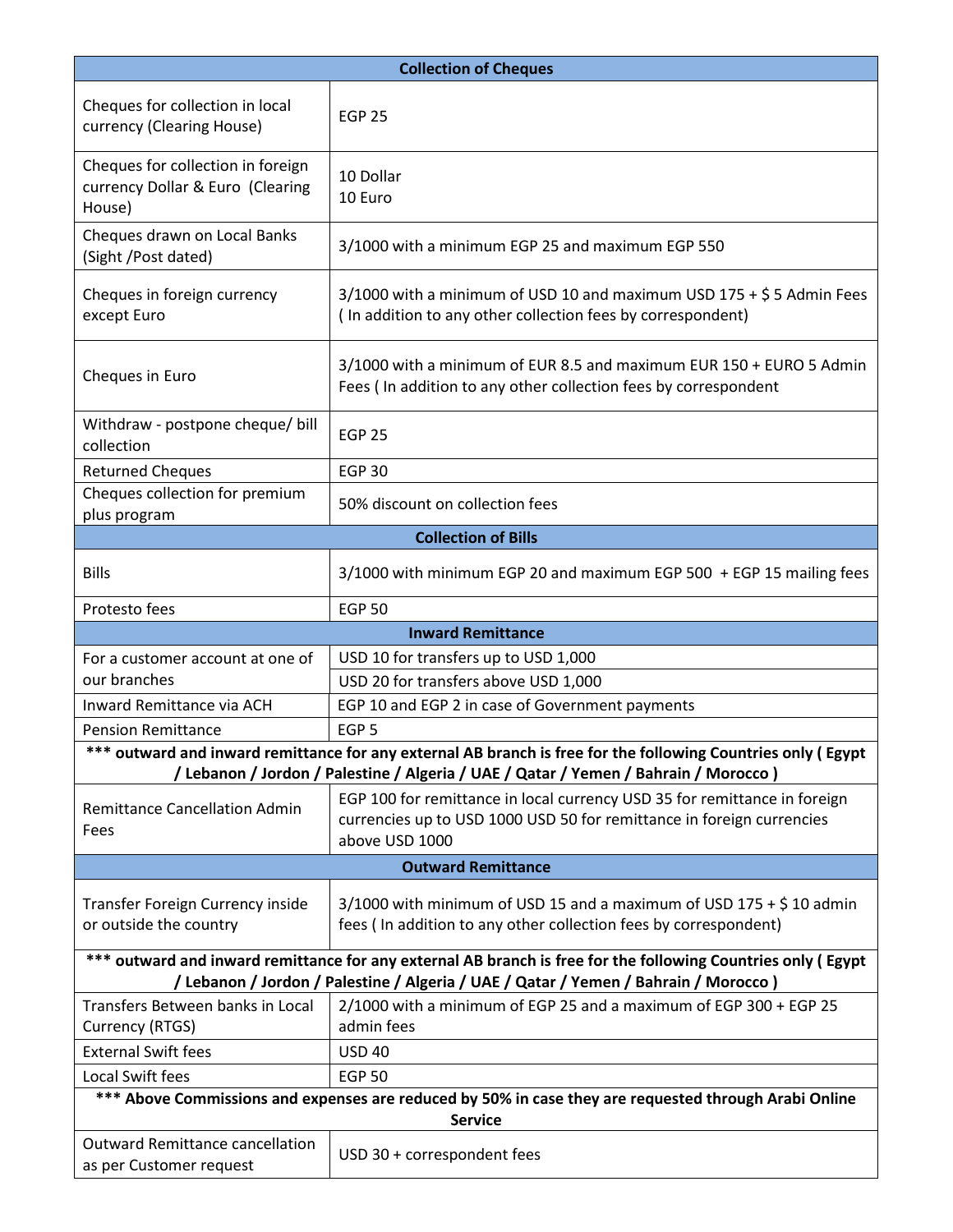| <b>Outward Remittance Amendment</b><br>as per Customer request                                       | USD 15 + correspondent fees                                                    |  |
|------------------------------------------------------------------------------------------------------|--------------------------------------------------------------------------------|--|
| <b>Outward Remittance cancellation</b><br>as per correspondent request<br>(National Remittance)      | <b>EGP 40</b>                                                                  |  |
| <b>Outward Remittance cancellation</b><br>as per correspondent request<br>(international Remittance) | <b>USD 20</b>                                                                  |  |
| Outward Remittance via ACH                                                                           | 2/1000 with a minimum of EGP 10 and a maximum of EGP 300 + EGP 5<br>admin fees |  |
|                                                                                                      | <b>EG-ACH Fees - Direct debit</b>                                              |  |
| Fees per transaction                                                                                 | <b>EGP 10</b>                                                                  |  |
|                                                                                                      | <b>Cards</b>                                                                   |  |
|                                                                                                      | <b>Visa Electron</b>                                                           |  |
|                                                                                                      | <b>Cards (Primary / Supplementary)</b>                                         |  |
| Issuance \ Annual \ Reissuance                                                                       | EGP 60 and no Annual fees for supplementary Card                               |  |
| Pin Code Re- issuance Fees                                                                           | <b>EGP 20</b>                                                                  |  |
| Card usage on Arab Bank ATMs                                                                         | Free                                                                           |  |
|                                                                                                      | EGP 6 for Cash withdrawal                                                      |  |
| Card usage on Visa local network<br><b>ATMs</b>                                                      | EGP 3 for inquiries                                                            |  |
| Overseas cash withdrawal<br>commission                                                               | 0.50% from withdrawal amount + USD 2.75                                        |  |
| FX exchange rate for<br>cash/purchase                                                                | 3 % from the amount                                                            |  |
| ATM access fees for international<br>cards                                                           | <b>EGP 50</b>                                                                  |  |
| ATM access fees " Arabi net " for<br>Arab bank international cards<br>except Egypt                   | <b>EGP 20</b>                                                                  |  |
|                                                                                                      | <b>Blue, Gold, Black and Platinum Visa Credit Cards</b>                        |  |
|                                                                                                      | Primary Cards Issuance / Annual Fees for Primary Cards                         |  |
| Gold                                                                                                 | EGP 150 in addition to Joining points                                          |  |
| <b>Black</b>                                                                                         | <b>EGP 250</b>                                                                 |  |
| Platinum                                                                                             | <b>EGP 450</b>                                                                 |  |
| Signature                                                                                            | EGP 1500                                                                       |  |
| <b>Titanium Master Card</b>                                                                          | <b>EGP 300</b>                                                                 |  |
|                                                                                                      | Supplementary card Issuance / Annual fees (free for first card only)           |  |
| Gold                                                                                                 | <b>EGP 75</b>                                                                  |  |
| <b>Black</b>                                                                                         | <b>EGP 125</b>                                                                 |  |
| Platinum                                                                                             | <b>EGP 225</b>                                                                 |  |
| Signature                                                                                            | <b>EGP 750</b>                                                                 |  |
| <b>Titanium Master Card</b>                                                                          | <b>EGP 150</b>                                                                 |  |
| Re issuance fees (Primary Cards / Supplementary Cards)                                               |                                                                                |  |
| Blue                                                                                                 | EGP 100 (Existing Cards only)                                                  |  |
| Gold                                                                                                 | <b>EGP 75</b>                                                                  |  |
| <b>Black</b>                                                                                         | <b>EGP 125</b>                                                                 |  |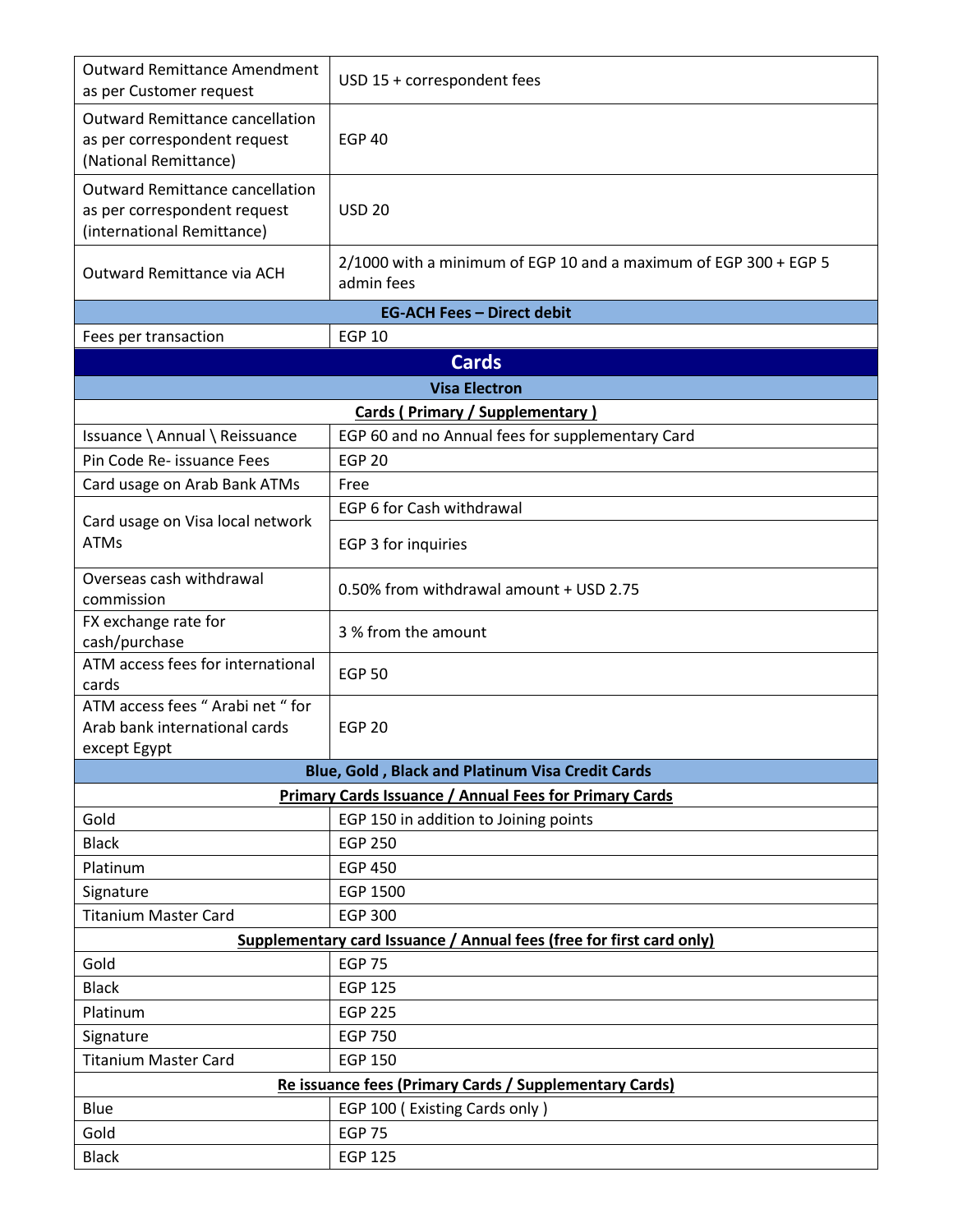| Platinum                                                          | <b>EGP 225</b>                                                                                                           |  |  |
|-------------------------------------------------------------------|--------------------------------------------------------------------------------------------------------------------------|--|--|
| Signature                                                         | <b>EGP 750</b>                                                                                                           |  |  |
| <b>Titanium Master Card</b>                                       | <b>EGP 150</b>                                                                                                           |  |  |
| Pins Re issuance Fees                                             | <b>EGP 20</b>                                                                                                            |  |  |
| Cash Advance Fees                                                 | 4% from the amount withdrawn with a minimum of EGP 30 for all cards                                                      |  |  |
|                                                                   | types                                                                                                                    |  |  |
| Late payment fees                                                 | Blue: 150 EGP monthly                                                                                                    |  |  |
|                                                                   | Another Cards: 125 EGP monthly                                                                                           |  |  |
| <b>Over limit Fees</b>                                            | 150 EGP (All Cards)                                                                                                      |  |  |
| <b>Clearance Letter</b>                                           | <b>EGP 150</b>                                                                                                           |  |  |
| Finance charge (Retail<br>Transaction)                            | 2.75% for All Cards                                                                                                      |  |  |
| Finance charge (Cash Transaction)                                 | 2.75% for all types of cards except blue cards 3%                                                                        |  |  |
| Forex Exchange Rate when<br>Transactions done abroad              | 3 % from the amount                                                                                                      |  |  |
| <b>Credit Shield</b>                                              | 1% Monthly on outstanding Balance Mandatory on Blue and 0.5%<br>mandatory for Gold Cards and Optional: for another cards |  |  |
| Easy payment plan / Easy cash                                     | 1.5%<br>Installments from 3months up to 60 month                                                                         |  |  |
| Easy Education plan                                               | 1.25%<br>Installments from 3months up to 9 months                                                                        |  |  |
| Early settlement fee<br>(Easy cash/EEP/EPP)                       | 3%                                                                                                                       |  |  |
| Monthly Credit Card paper                                         | <b>EGP 10</b>                                                                                                            |  |  |
| statement fees                                                    |                                                                                                                          |  |  |
|                                                                   | <b>Internet Shopping Card</b>                                                                                            |  |  |
| Issuance / Annual fees (Primary /<br>Supplementary)               | <b>EGP 75</b>                                                                                                            |  |  |
| Issuance (Supplementary cards)                                    | Free First Year                                                                                                          |  |  |
| Re-Issuance fees (Primary /<br>supplementary)                     | <b>EGP 30</b>                                                                                                            |  |  |
| Over limit charges                                                | EGP 50 Monthly                                                                                                           |  |  |
| Late payment fees                                                 | EGP 50 Monthly                                                                                                           |  |  |
| Forex Exchange Rate when<br>Transactions with foreign<br>currency | 3% from the amount                                                                                                       |  |  |
| <b>Other fees for cards (Electron, Credit Card)</b>               |                                                                                                                          |  |  |
| International courier Fees (cards<br>& pins)                      | EGP 250 for each                                                                                                         |  |  |
| Charge back Request                                               | Visa Electron: USD 10 or its equivalent in EGP<br>Visa Credit Cards: USD 20 or its equivalent in EGP                     |  |  |
| <b>Electronic Services</b>                                        |                                                                                                                          |  |  |
| <b>Electronic TOKEN Device</b>                                    |                                                                                                                          |  |  |
| Issuing fees                                                      | <b>EGP 100</b>                                                                                                           |  |  |
| Re-Issuing fees                                                   | <b>EGP 100</b>                                                                                                           |  |  |
| <b>SMS Alerts</b>                                                 |                                                                                                                          |  |  |
| <b>SMS</b>                                                        | 5 free monthly SMS, EGP 1 for each extra SMS                                                                             |  |  |
| <b>Internet Banking (Arabi Online)</b>                            |                                                                                                                          |  |  |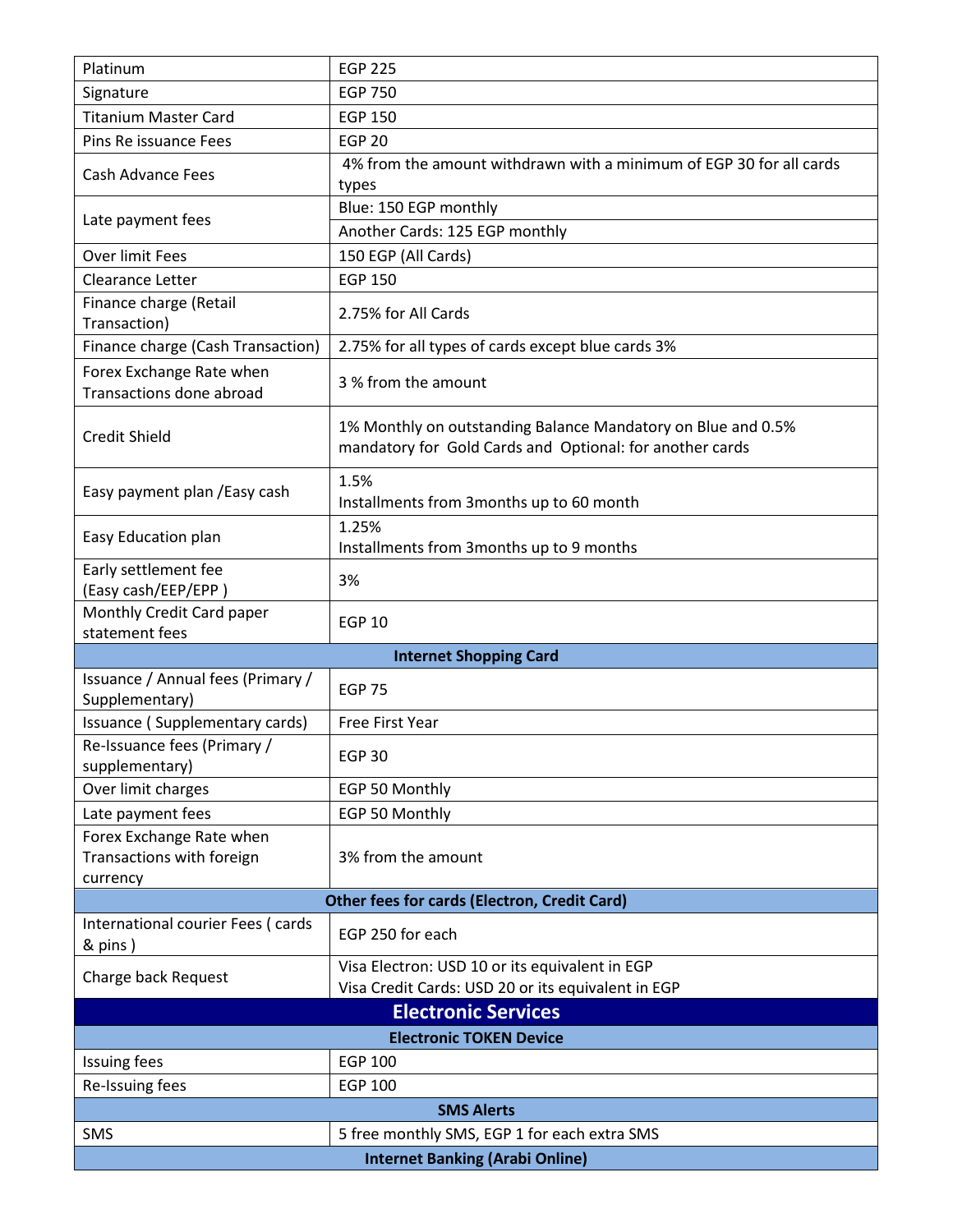| <b>Annual Subscription fees</b>                                                                                                                                                         | Free                                                                                                     |                                                                         |                 |
|-----------------------------------------------------------------------------------------------------------------------------------------------------------------------------------------|----------------------------------------------------------------------------------------------------------|-------------------------------------------------------------------------|-----------------|
| Re-issuance of pin code                                                                                                                                                                 | <b>EGP 20</b>                                                                                            |                                                                         |                 |
| E-statement                                                                                                                                                                             | Free Through Arabi Online service                                                                        |                                                                         |                 |
|                                                                                                                                                                                         | <b>Phone bills (per line)</b>                                                                            |                                                                         |                 |
| Annual Subscription fees landline<br>(National / international)                                                                                                                         | <b>EGP 25</b>                                                                                            |                                                                         |                 |
| Annual subscription fees<br>(ORANGE)                                                                                                                                                    | <b>EGP 25</b>                                                                                            |                                                                         |                 |
|                                                                                                                                                                                         | <b>Band Wearables and Sticker</b>                                                                        |                                                                         |                 |
|                                                                                                                                                                                         | Sticker                                                                                                  | Micro tag                                                               | <b>Bracelet</b> |
| Issuance and Re-issuance fees                                                                                                                                                           | <b>EGP 100</b>                                                                                           | EGP100                                                                  | EGP100          |
| SHABAB program                                                                                                                                                                          | Free*                                                                                                    | Free*                                                                   | Free*           |
| Jeel Al Arabi program                                                                                                                                                                   | Free*                                                                                                    | Free*                                                                   | Free*           |
| for SHABAB program red color bracelet only, regular issuance fees applied for any other color<br>Regular issuance fees applied for any reissuance for SHABAB and Jeel Al Arabi programs |                                                                                                          |                                                                         |                 |
|                                                                                                                                                                                         | <b>Personal/ Auto/Used Auto Loans</b>                                                                    |                                                                         |                 |
| Admin fees                                                                                                                                                                              | Ranges from 1.5% to 3% with minimum EGP 500                                                              |                                                                         |                 |
| <b>Banking Fees</b>                                                                                                                                                                     | <b>EGP 250</b>                                                                                           |                                                                         |                 |
| Penalty Past due Installments                                                                                                                                                           | 3% in addition to the applied loan interest rate (minimum of EGP 150)                                    |                                                                         |                 |
| Early settlement fees (Partially,<br>Fully)                                                                                                                                             | Ranges from 5% up to 10%                                                                                 |                                                                         |                 |
| License renewal letter<br>authentication                                                                                                                                                | <b>EGP 250</b>                                                                                           |                                                                         |                 |
| Clearance Letter Issuance                                                                                                                                                               | <b>EGP 150</b>                                                                                           |                                                                         |                 |
| I Score fees                                                                                                                                                                            | <b>EGP 100</b>                                                                                           |                                                                         |                 |
| *** Debiting Stamp Fees on Quarterly basis equivalent to 0.5/1000 on the highest debit balance                                                                                          |                                                                                                          |                                                                         |                 |
|                                                                                                                                                                                         | <b>Securities</b>                                                                                        |                                                                         |                 |
| <b>Transactions Custody Fees</b><br>(Buy/Sell)                                                                                                                                          | 0.5/1000 of the total invoice                                                                            |                                                                         |                 |
| <b>Coupons Collection Fees</b>                                                                                                                                                          |                                                                                                          | 15/1000 from coupons value with minimum of 15 EGP                       |                 |
| <b>Annual Custody Fees</b>                                                                                                                                                              | "Misr for Central Clearing" invoices)                                                                    | 1/1000 from the portfolio Market Value (annually collected according to |                 |
| <b>Transfer of Custody</b>                                                                                                                                                              | 0.5/1000 from the portfolio Market Value in case of customer request and<br>free in case of bank request |                                                                         |                 |
| Issuing a Statement of account/<br>transaction/ Freezing Securities                                                                                                                     | EGP <sub>5</sub>                                                                                         |                                                                         |                 |
| Request for Issuing a Unified Code                                                                                                                                                      | <b>EGP 50</b>                                                                                            |                                                                         |                 |
| <b>Adding Unified Codes</b>                                                                                                                                                             | <b>EGP 100</b>                                                                                           |                                                                         |                 |
| Request for Issuing a List of<br>Shareholders.                                                                                                                                          | <b>EGP 50</b>                                                                                            |                                                                         |                 |